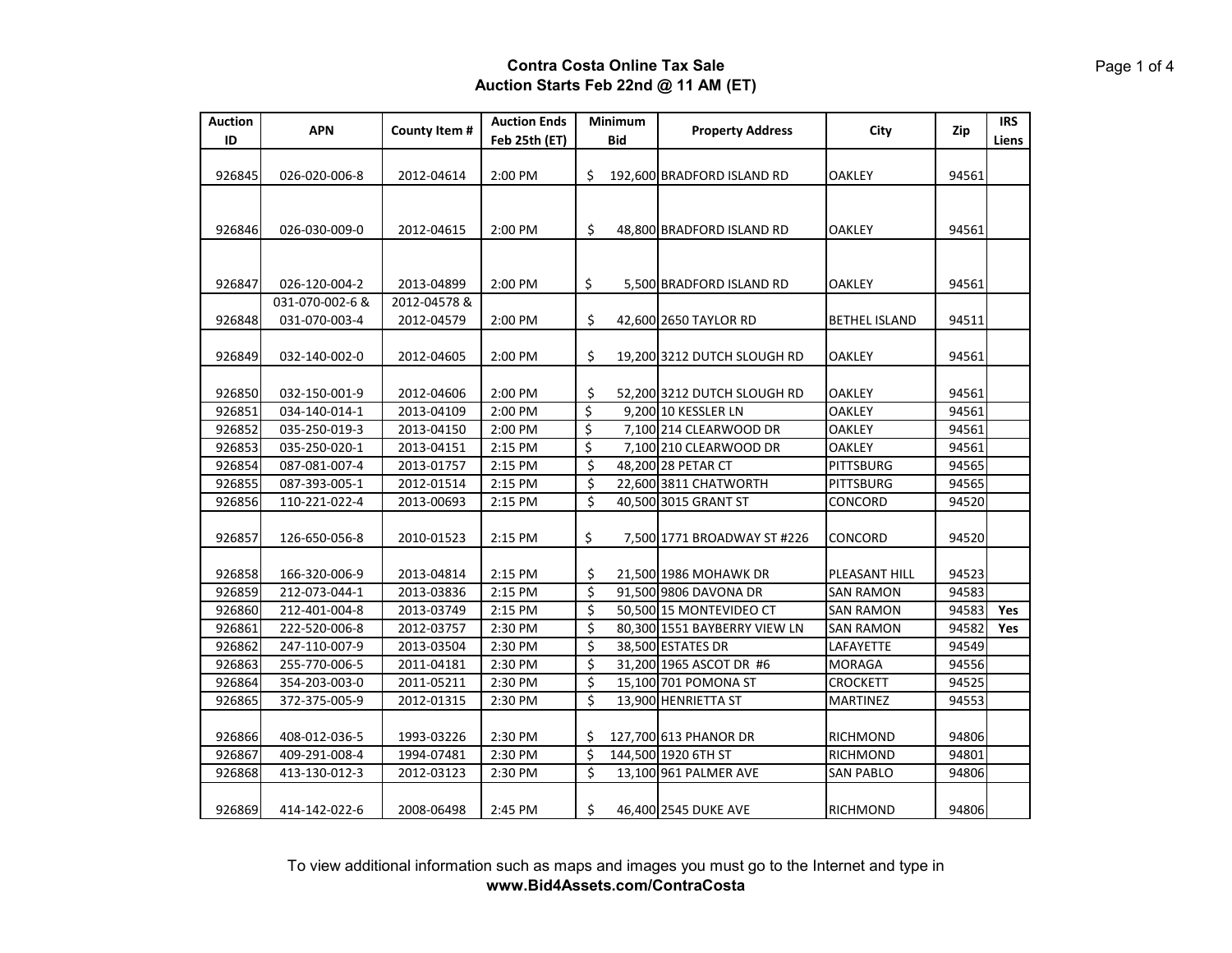| <b>Auction</b> | <b>APN</b>    | County Item # | <b>Auction Ends</b> | <b>Minimum</b> |            | <b>Property Address</b>    | City               | Zip   | <b>IRS</b> |
|----------------|---------------|---------------|---------------------|----------------|------------|----------------------------|--------------------|-------|------------|
| ID             |               |               | Feb 25th (ET)       |                | <b>Bid</b> |                            |                    |       | Liens      |
|                |               |               |                     |                |            |                            |                    |       |            |
| 926870         | 414-222-003-9 | 2011-02535    | 2:45 PM             | \$             |            | 38,800 3043 COLETTE DR     | <b>RICHMOND</b>    | 94806 |            |
| 926871         | 417-161-055-5 | 2013-03197    | 2:45 PM             | \$             |            | 38,700 105 VILLA DR        | <b>SAN PABLO</b>   | 94806 |            |
| 926872         | 425-013-022-8 | 2013-04942    | 2:45 PM             | \$             |            | 59,900 725 SANTA MARIA RD  | <b>EL SOBRANTE</b> | 94803 |            |
| 926873         | 505-383-026-0 | 2013-01206    | 2:45 PM             | \$             |            | 110,400 1325 DEVONSHIRE CT | <b>EL CERRITO</b>  | 94530 | Yes        |
| 926874         | 508-020-002-4 | 2013-01915    | 2:45 PM             | \$             |            | 36,700 5228 BAYVIEW AVE    | RICHMOND           | 94804 |            |
| 926875         | 513-062-002-3 | 2011-02745    | 2:45 PM             | \$             |            | 11,400 3827 WALL AVE       | RICHMOND           | 94804 |            |
| 926876         | 513-161-004-9 | 1989-02503    | 2:45 PM             | \$             |            | 159,900 408 CARLSON BLVD   | <b>RICHMOND</b>    | 94804 |            |
| 926877         | 514-240-007-5 | 2012-02376    | 3:00 PM             | \$             |            | 5,900 22ND ST              | RICHMOND           | 94801 |            |
| 926878         | 530-120-030-8 | 2011-02325    | 3:00 PM             | \$             |            | 28,100 2009 DUNN AVE       | <b>RICHMOND</b>    | 94801 |            |
| 926879         | 534-211-013-6 | 2005-04665    | 3:00 PM             | \$             |            | 197,900 662 4TH ST         | <b>RICHMOND</b>    | 94801 |            |
| 926880         | 538-310-005-3 | 1991-03280    | 3:00 PM             | \$             |            | 220,100 434 BISSELL AVE    | RICHMOND           | 94801 |            |
| 926881         | 540-300-016-8 | 2013-02564    | 3:00 PM             | \$             |            | 13,600 HARBOUR WAY         | RICHMOND           | 94801 |            |
| 926882         | 550-301-007-5 | 2013-02641    | 3:00 PM             | \$             |            | 56,800 424 9TH S ST        | <b>RICHMOND</b>    | 94804 |            |
| 926883         | 561-252-012-1 | 2013-02411    | 3:00 PM             | \$             |            | 35,300 813 ALAMO AVE       | <b>RICHMOND</b>    | 94801 |            |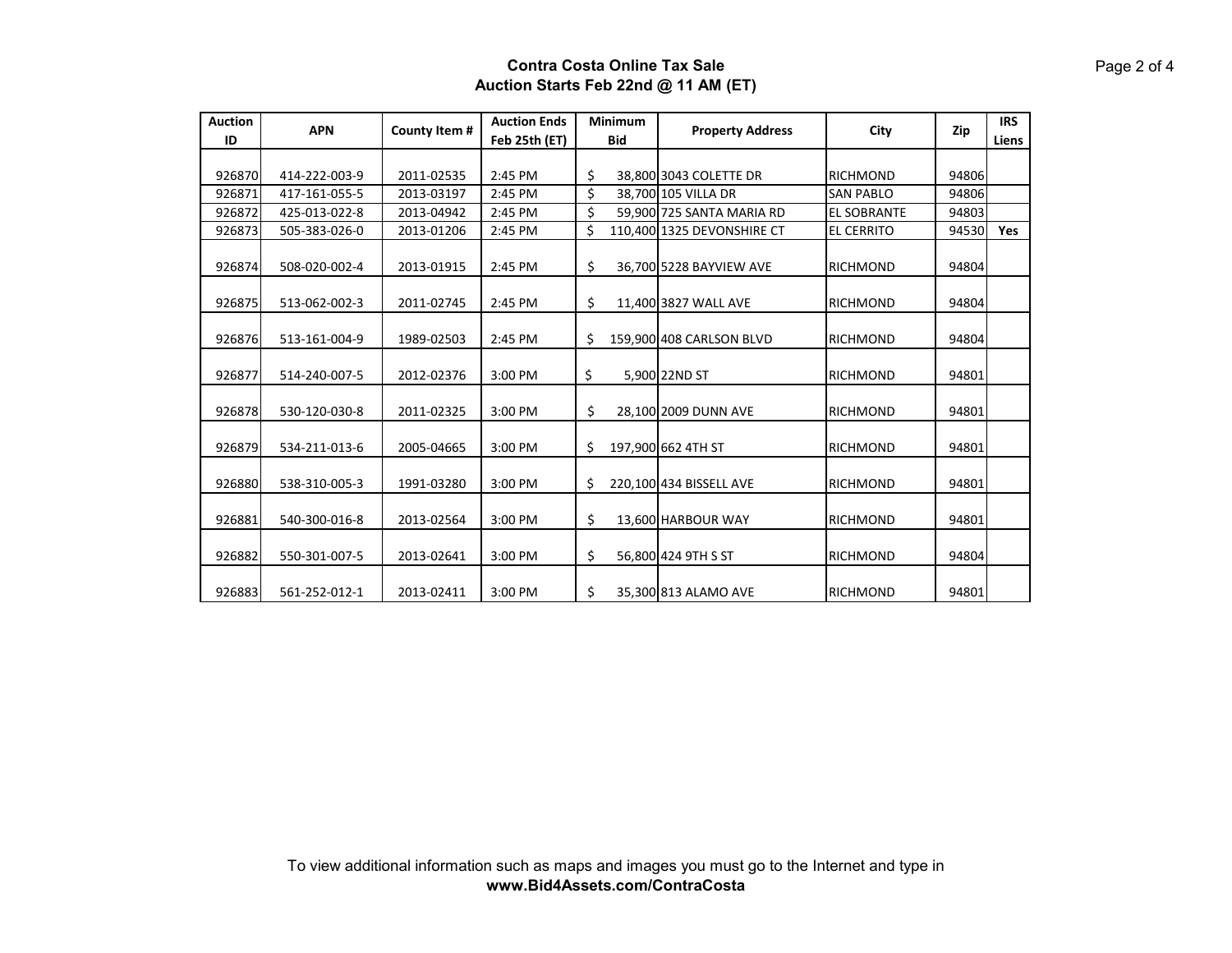| <b>Auction</b><br>ID | <b>APN</b>                       | Add'l Info                                                                                            |
|----------------------|----------------------------------|-------------------------------------------------------------------------------------------------------|
| 926845               | 026-020-006-8                    | Default No. 2012-04614, Reclamation District: Yes                                                     |
| 926846               | 026-030-009-0                    | Default No. 2012-04615, Department of Conservation<br>and Development: Yes, Reclamation District: Yes |
| 926847               | 026-120-004-2                    | Default No. 2013-04899, Department of Conservation<br>and Development: Yes, Reclamation District: Yes |
| 926848               | 031-070-002-6 &<br>031-070-003-4 | Default No. 2012-04578 & 2012-04579                                                                   |
| 926849               | 032-140-002-0                    | Default No. 2012-04605, Haz Mat: Yes, Reclamation<br>District: Yes                                    |
| 926850               | 032-150-001-9                    | Default No. 2012-04606, Haz Mat: Yes, Reclamation<br>District: Yes                                    |
| 926851               | 034-140-014-1                    | Default No. 2013-04109                                                                                |
| 926852               | 035-250-019-3                    | Default No. 2013-04150                                                                                |
| 926853               | 035-250-020-1                    | Default No. 2013-04151                                                                                |
| 926854               | 087-081-007-4                    | Default No. 2013-01757                                                                                |
| 926855               | 087-393-005-1                    | Default No. 2012-01514                                                                                |
| 926856               | 110-221-022-4                    | Default No. 2013-00693                                                                                |
| 926857               | 126-650-056-8                    | Default No. 2010-01523                                                                                |
|                      |                                  | Default No. 2013-04814, Department of Conservation                                                    |
| 926858               | 166-320-006-9                    | and Development: Yes                                                                                  |
| 926859               | 212-073-044-1                    | Default No. 2013-03836                                                                                |
| 926860               | 212-401-004-8                    | Default No. 2013-03749                                                                                |
| 926861               | 222-520-006-8                    | Default No. 2012-03757                                                                                |
| 926862               | 247-110-007-9                    | Default No. 2013-03504                                                                                |
| 926863               | 255-770-006-5                    | Default No. 2011-04181                                                                                |
| 926864               | 354-203-003-0                    | Default No. 2011-05211                                                                                |
| 926865               | 372-375-005-9                    | Default No. 2012-01315                                                                                |
|                      |                                  | Default No. 1993-03226, Richmond Transfer Tax: Yes,                                                   |
| 926866               | 408-012-036-5                    | rate is \$7.00 per \$1,000 of Sale Value                                                              |
| 926867               | 409-291-008-4                    | Default No. 1994-07481                                                                                |
| 926868               | 413-130-012-3                    | Default No. 2012-03123                                                                                |
| 926869               | 414-142-022-6                    | Default No. 2008-06498, Richmond Transfer Tax: Yes,<br>rate is \$7.00 per \$1,000 of Sale Value       |

To view additional information such as maps and images you must go to the Internet and type in **www.Bid4Assets.com/ContraCosta**